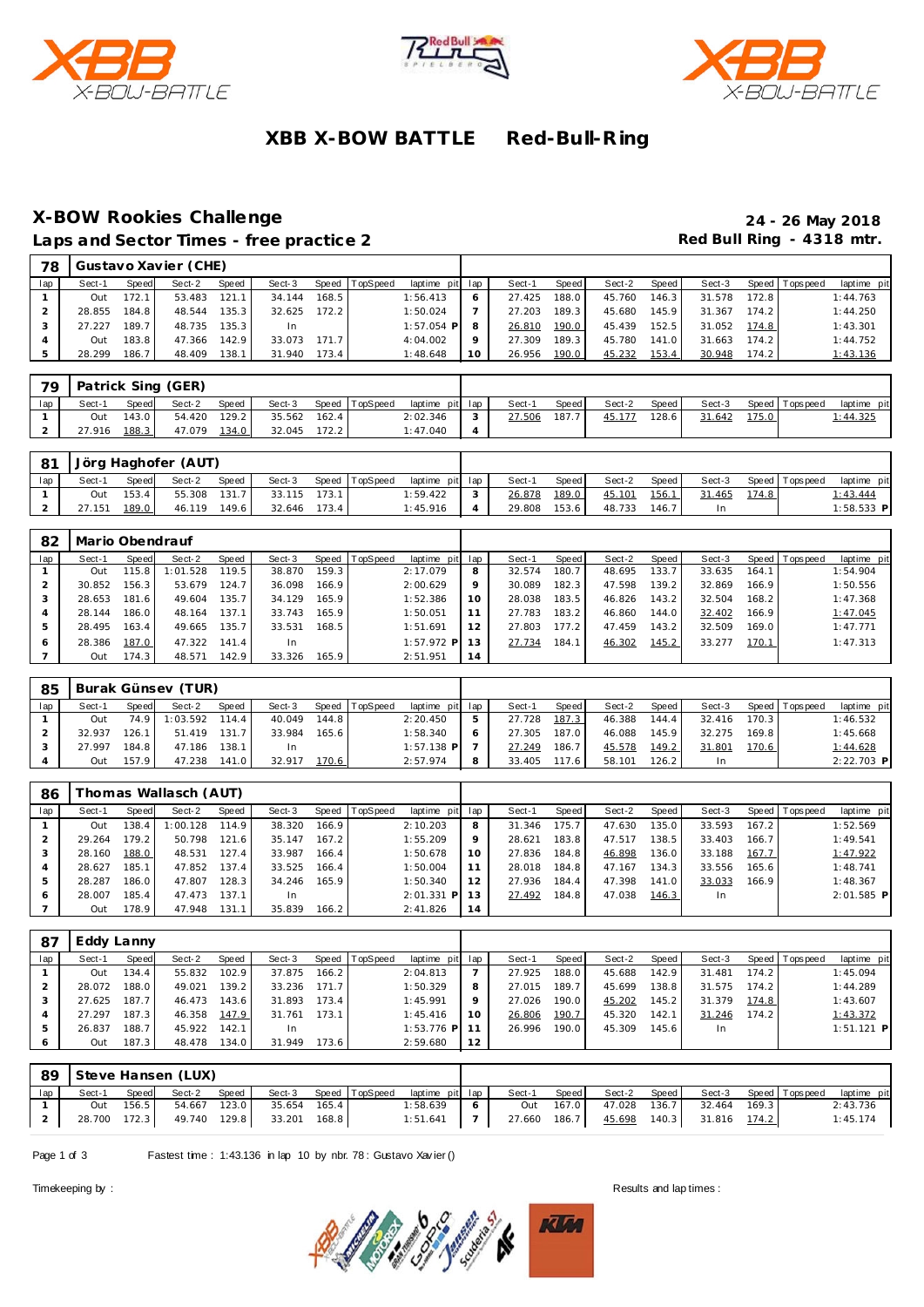





# **XBB X-BOW BATTLE Red-Bull-R ing**

# **X-BOW Rookies Challenge 24 - 26 May 2018**

Laps and Sector Times - free practice 2 **All and Sector Times - free practice 2 Red Bull Ring - 4318 mtr.** 

|                                          |  |      | $1:47.959$ 8 27.241 188.3 45.819 142.1 31.899 170.1         |  |  |     | 1:44.959     |
|------------------------------------------|--|------|-------------------------------------------------------------|--|--|-----|--------------|
| 4 27.441 187.0 46.214 132.0 32.237 168.0 |  |      | $1:45.892$   9   27.375 186.7   46.075 140.3   31.631 170.9 |  |  |     | 1:45.081     |
|                                          |  | i In | $1:55.459$ P $10$ 28.103 167.2 47.034 139.2                 |  |  | -In | $1:56.051$ P |

| 90  |        |       | Constantin Schöll (AUT) |       |           |       |          |                 |         |        |       |        |         |        |       |                 |             |
|-----|--------|-------|-------------------------|-------|-----------|-------|----------|-----------------|---------|--------|-------|--------|---------|--------|-------|-----------------|-------------|
| lap | Sect-1 | Speed | Sect-2                  | Speed | Sect-3    | Speed | TopSpeed | laptime pit lap |         | Sect-1 | Speed | Sect-2 | Speed I | Sect-3 |       | Speed Tops peed | laptime pit |
|     | Out    | 160.5 | 53.715                  | 118.7 | 35.340    | 156.3 |          | 2:01.248        |         | Out    | 183.2 | 46.474 | 148.8   | 31.814 | 170.9 |                 | 3:28.620    |
|     | 30.428 | 168.8 | 48.023                  | 154.3 | 33.126    | 174.2 |          | 1:51.577        |         | 27.262 | 187.0 | 46.096 | 149.6   | 31.336 | 171.7 |                 | 1:44.694    |
|     | 26.861 | 192.0 | 46.214                  | 152.1 | 31.467    | 174.2 |          | 1:44.542        | 8       | 28.575 | 182.6 | 46.518 | 153.8   | 31.542 | 171.7 |                 | 1:46.635    |
|     | 26.712 | 189.0 | 45.335                  | 145.2 | 31.208    | 173.1 |          | 1:43.255        | $\circ$ | 27.412 | 186.0 | 45.386 | 149.6   | 31.429 | 171.2 |                 | 1:44.227    |
|     | 27.011 | 187.7 | 45.774                  | 153.4 | <b>In</b> |       |          | 1:56.272 P 10   |         | 27.271 | 186.0 | 45.516 | 152.5   | 31.995 | 170.9 |                 | 1:44.782    |

| 91  |        |              | Mathias Pelzmann (AUT) |       |        |       |                |                 |            |        |         |        |       |        |                 |                 |
|-----|--------|--------------|------------------------|-------|--------|-------|----------------|-----------------|------------|--------|---------|--------|-------|--------|-----------------|-----------------|
| lap | Sect-1 | <b>Speed</b> | Sect-2                 | Speed | Sect-3 |       | Speed TopSpeed | laptime pit lap |            | Sect-1 | Speed I | Sect-2 | Speed | Sect-3 | Speed Tops peed | laptime pit     |
|     | Out    | 156.3        | 52.933                 | 127.4 | 33.664 | 166.7 |                | 1:57.346        | $\sqrt{2}$ | 27.392 | 186.0   | 46.625 | 138.8 | 32.016 |                 | <u>1:46.033</u> |
|     | 27.948 | 186.4        | 47.115                 | 133.7 | 32.313 | 168.8 |                | 1:47.376        |            | 27.025 | 188.3   | 46.398 | 136.4 |        |                 | $1:55.266$ P    |

| 92  | Riccardo Cecioni |       |        |       |        |       |          |                 |         |        |       |        |       |        |       |                |             |
|-----|------------------|-------|--------|-------|--------|-------|----------|-----------------|---------|--------|-------|--------|-------|--------|-------|----------------|-------------|
| lap | Sect-1           | Speed | Sect-2 | Speed | Sect-3 | Speed | TopSpeed | laptime pit lap |         | Sect-1 | Speed | Sect-2 | Speed | Sect-3 |       | Speed Topspeed | laptime pit |
|     | Out              | 147.3 | 56.232 | 118.2 | 36.016 | 171.2 |          | 2:07.461        | 8       | 26.991 | 192.4 | 45.741 | 142.1 | 32.148 | 173.9 |                | 1:44.880    |
|     | 28.207           | 191.3 | 48.216 | 128.3 | 33.392 | 170.9 |          | 1:49.815        | $\circ$ | 26.893 | 194.1 | 45.787 | 141.7 | 32.074 | 173.9 |                | 1:44.754    |
|     | 27.102           | 193.8 | 46.773 | 137.1 | 32.408 | 173.6 |          | 1:46.283        | 10      | 26.951 | 191.7 | 45.430 | 144.4 | 31.836 | 173.9 |                | 1:44.217    |
| 4   | 27.008           | 194.1 | 45.908 | 139.5 | 32.330 | 177.9 |          | 1:45.246        |         | 26.990 | 193.1 | 45.411 | 143.6 | 31.472 | 174.8 |                | 1:43.873    |
| 5   | 26.947           | 186.4 | 49.558 | 131.4 | 33.142 | 174.8 |          | 1:49.647        | 12      | 26.662 | 194.5 | 45.336 | 141.4 | 31.399 | 176.5 |                | 1:43.397    |
|     | 27.031           | 193.1 | 45.538 | 141.0 | 32.122 | 176.2 |          | 1:44.691        | 13      | 26.845 | 192.7 | 45.149 | 149.2 | 31.323 | 175.3 |                | 1:43.317    |
|     | 26.933           | 192.0 | 45.573 | 139.2 | 32.272 | 173.4 |          | 1:44.778        | 14      | 26.786 | 192.7 | 45.053 | 145.6 | 31.403 | 179.1 |                | 1:43.242    |

| 93            | Matthias Mauritz |       |          |       |        |       |                |                 |     |        |       |        |       |        |       |                 |             |
|---------------|------------------|-------|----------|-------|--------|-------|----------------|-----------------|-----|--------|-------|--------|-------|--------|-------|-----------------|-------------|
| lap           | Sect-1           | Speed | Sect-2   | Speed | Sect-3 |       | Speed TopSpeed | laptime pit     | lap | Sect-1 | Speed | Sect-2 | Speed | Sect-3 |       | Speed Tops peed | laptime pit |
|               | Out              | 105.2 | 1:01.577 | 116.6 | 38.086 | 164.4 |                | 2:14.407        | 8   | 29.015 | 185.1 | 46.263 | 141   | 32.379 | 170.1 |                 | 1:47.657    |
|               | 29.310           | 171.2 | 50.068   | 129.5 | 34.314 | 168.5 |                | 1:53.692        | 9   | 29.146 | 185.7 | 45.887 | 144.8 | 32.488 | 168.8 |                 | 1:47.521    |
|               | 28.019           | 186.0 | 47.818   | 136.7 | 32.831 | 170.6 |                | 1:48.668        | 10  | 27.268 | 187.3 | 45.795 | 144.4 | 31.802 | 171.7 |                 | 1:44.865    |
|               | 27.533           | 186.4 | 47.731   | 133.3 | In     |       |                | $1:56.754$ P 11 |     | 26.874 | 188.7 | 45.634 | 144.8 | 31.912 | 170.3 |                 | 1:44.420    |
| $\mathcal{P}$ | Out              | 183.2 | 47.705   | 135.3 | 33.061 | 168.2 |                | 2:51.047        | 12  | 27.100 | 188.0 | 45.996 | 149.2 | 31.527 | 172.0 |                 | 1:44.623    |
| 6             | 27.380           | 185.7 | 46.742   | 136.4 | 32.558 | 168.5 |                | 1:46.680        | 13  | 27.195 | 187.7 | 45.453 | 140.6 | 31.490 | 172.0 |                 | 1:44.138    |
|               | 30.765           | 185.1 | 47.215   | 138.8 | 33.042 | 170.9 |                | 1:51.022        | 14  |        |       |        |       |        |       |                 |             |

| $Q_{\mathcal{A}}$ |        |              | Dennis Viehof (GER) |       |        |       |          |                 |        |         |        |       |        |       |                |              |
|-------------------|--------|--------------|---------------------|-------|--------|-------|----------|-----------------|--------|---------|--------|-------|--------|-------|----------------|--------------|
| lap               | Sect-1 | <b>Speed</b> | Sect-2              | Speed | Sect-3 | Speed | TopSpeed | laptime pit lap | Sect-1 | Speed i | Sect-2 | Speed | Sect-3 |       | Speed Topspeed | laptime pit  |
|                   | Out    | 175.7        | 49.415              | 130.4 | 33.309 | 173.4 |          | 1:53.216        | 26.881 | 189.7   | 45.942 | 140.6 | 31.426 | 176.8 |                | 1:44.249     |
|                   | 27.479 | 188.0        | 1:22.004            | 93.6  | 34.780 | 172.8 |          | 2:24.263        | 26.794 | 188.7   | 45.350 | 138.5 | 31.876 | 174.8 |                | 1:44.020     |
|                   | 27.767 | 188.3        | 46.266              | 133.0 | 32.209 | 175.3 |          | 1:46.242        | 28.817 | 161.0   | 46.663 | 142.9 | In     |       |                | $1:59.984$ P |

| 95  | Dean Cook |       |        |       |        |       |                |                 |    |        |       |          |       |        |       |                |              |
|-----|-----------|-------|--------|-------|--------|-------|----------------|-----------------|----|--------|-------|----------|-------|--------|-------|----------------|--------------|
| lap | Sect-1    | Speed | Sect-2 | Speed | Sect-3 |       | Speed TopSpeed | laptime pit lap |    | Sect-1 | Speed | Sect-2   | Speed | Sect-3 |       | Speed Topspeed | laptime pit  |
|     | Out       | 110.7 | 57.887 | 125.9 | 35.131 | 162.4 |                | 2:12.987        |    | 27.582 | 181.6 | 45.991   | 151.7 | 32.392 | 166.9 |                | 1:45.965     |
|     | 28.368    | 184.1 | 47.850 | 126.5 | 34.464 | 163.1 |                | 1:50.682        | 8  | 29.839 | 179.8 | 47.037   | 150.8 | 32.406 | 167.4 |                | 1:49.282     |
|     | 27.434    | 188.0 | 46.950 | 145.2 | 33.432 | 168.0 |                | 1:47.816        | Q  | 30.243 | 180.1 | 46.054   | 149.2 | In.    |       |                | $2:01.613$ P |
|     | 28.171    | 182.9 | 46.566 | 155.6 | 32.756 | 166.2 |                | 1:47.493        | 10 | Out    | 132.9 | 1:03.002 | 112.3 | 42.953 | 158.1 |                | 4:14.193     |
| 5   | 28.325    | 180.7 | 46.996 | 150.8 | 32.784 | 167.2 |                | 1:48.105        |    | 32.176 | 150.8 | 57.298   | 118.9 | 42.572 | 155.2 |                | 2:12.046     |
| 6   | 27.620    | 181.6 | 45.912 | 157.9 | 32.737 | 167.2 |                | 1:46.269        | 12 | 34.637 | 150.4 | 55.871   | 119.5 | 40.198 | 152.1 |                | 2:10.706     |

| 96  |              |       | Kevin Raith (AUT) |       |        |       |                |                 |              |       |        |       |        |       |                |             |
|-----|--------------|-------|-------------------|-------|--------|-------|----------------|-----------------|--------------|-------|--------|-------|--------|-------|----------------|-------------|
| lap | Sect-1       | Speed | Sect-2            | Speed | Sect-3 |       | Speed TopSpeed | laptime pit lap | Sect-1       | Speed | Sect-2 | Speed | Sect-3 |       | Speed Topspeed | laptime pit |
|     | Out          | 152.1 | 55.516            | 125.6 | 33.280 | 173.6 |                | 1:59.510        | Out          | 184.4 | 46.733 | 142.5 | 31.619 | 174.5 |                | 4:14.273    |
|     | 27.595 189.7 |       | 46.728            | 138.5 | 32.342 | 173.9 |                | 1:46.665        | 27.273 189.7 |       | 45.682 | 134.7 | 31.779 | 174.2 |                | 1:44.734    |
|     | 27.327       | 190.7 | 46.423 142.1      |       | 31.674 | 174.2 |                | 1:45.424        | 26.732 191.3 |       | 46.007 | 141.7 | 31.472 | 175.0 |                | 1:44.211    |
|     | 27.679 179.5 |       | 47.908 137.8      |       | In.    |       |                | $1:56.702$ P 8  | 26.780 190.0 |       | 45.612 | 145.2 | 31.184 | 174.2 |                | 1:43.576    |
|     |              |       |                   |       |        |       |                |                 |              |       |        |       |        |       |                |             |

Page 2 of 3 Fastest time : 1:43.136 in lap 10 by nbr. 78 : Gustavo Xavier ()



Timekeeping by : Results and lap times : Results and lap times : Results and lap times :